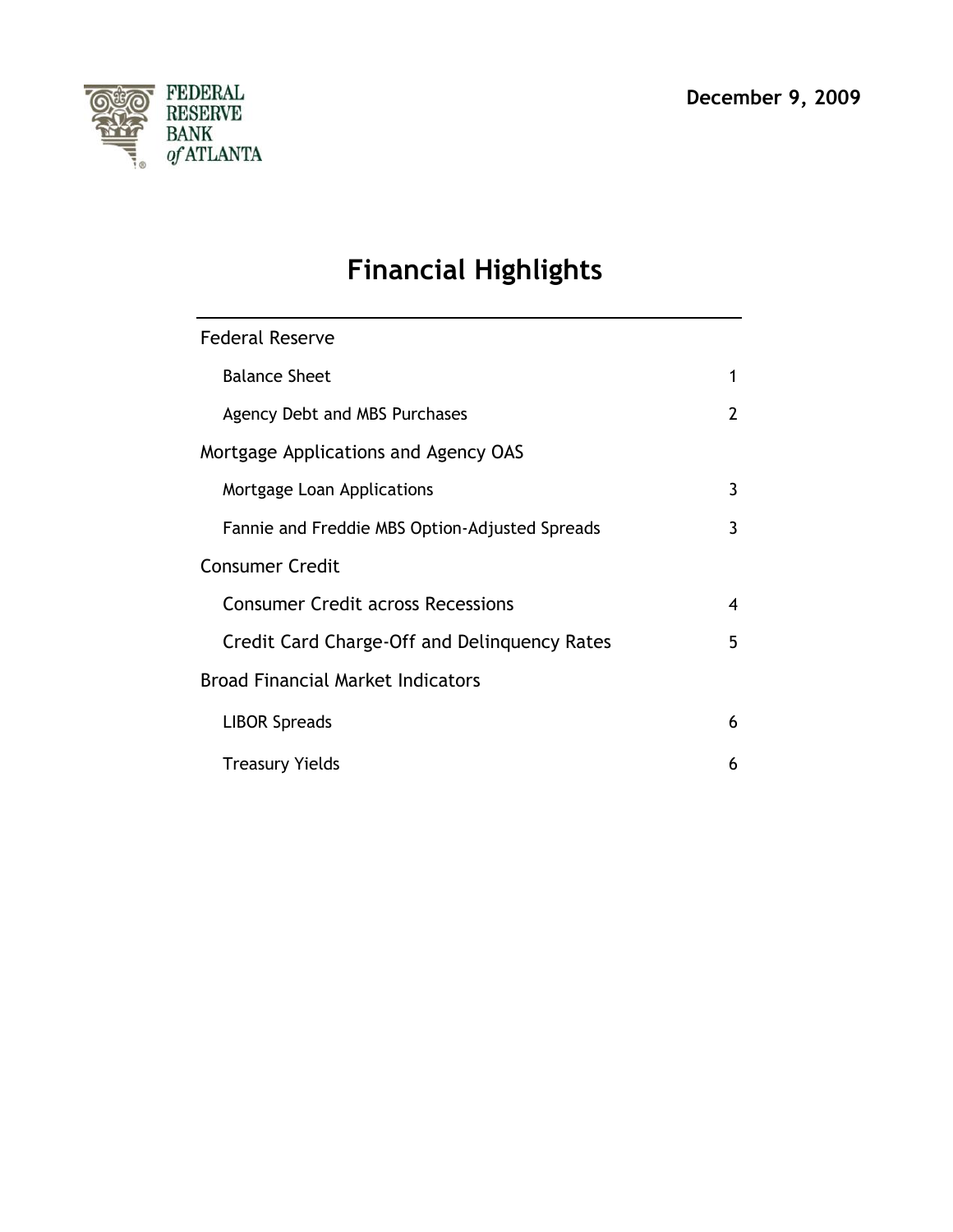# **Federal Reserve**

#### **Summary**

**The balance sheet shrank slightly between November 26 and December 2 to \$2.24 trillion.**



Source: [Federal Reserve Board](http://federalreserve.gov/releases/h41/Current/)

During the week, the amount of credit extended to AIG was cut in half and exchanged for \$25 billion in preferred interest in two special purpose vehicles, AIA Aurora LLC and ALICO Holdings LLC. The special purpose vehicles hold outstanding common stock of AIA and ALICO, two life insurance subsidiaries of AIG.

**On the liabilities side, bank reserves decreased by \$46 billion and have remained above \$1 trillion for eight consecutive weeks.**



#### Source: [Federal Reserve Board](http://federalreserve.gov/releases/h41/Current/)

**Assets**: Lending to nonbanks—TALF, CPFF, AMLF, and MMIFF; Short-term lending to financials—discount window, TAF, currency swaps, PDCF, and repos; Misc.—Maiden Lanes I, II, and III, credit to AIG, and other Fed assets. **Liabilities**: Other—Reverse repos, Treasury cash holdings, and deposits with Federal Reserve Banks other than reserve balances and excluding the Supplementary Financing Program.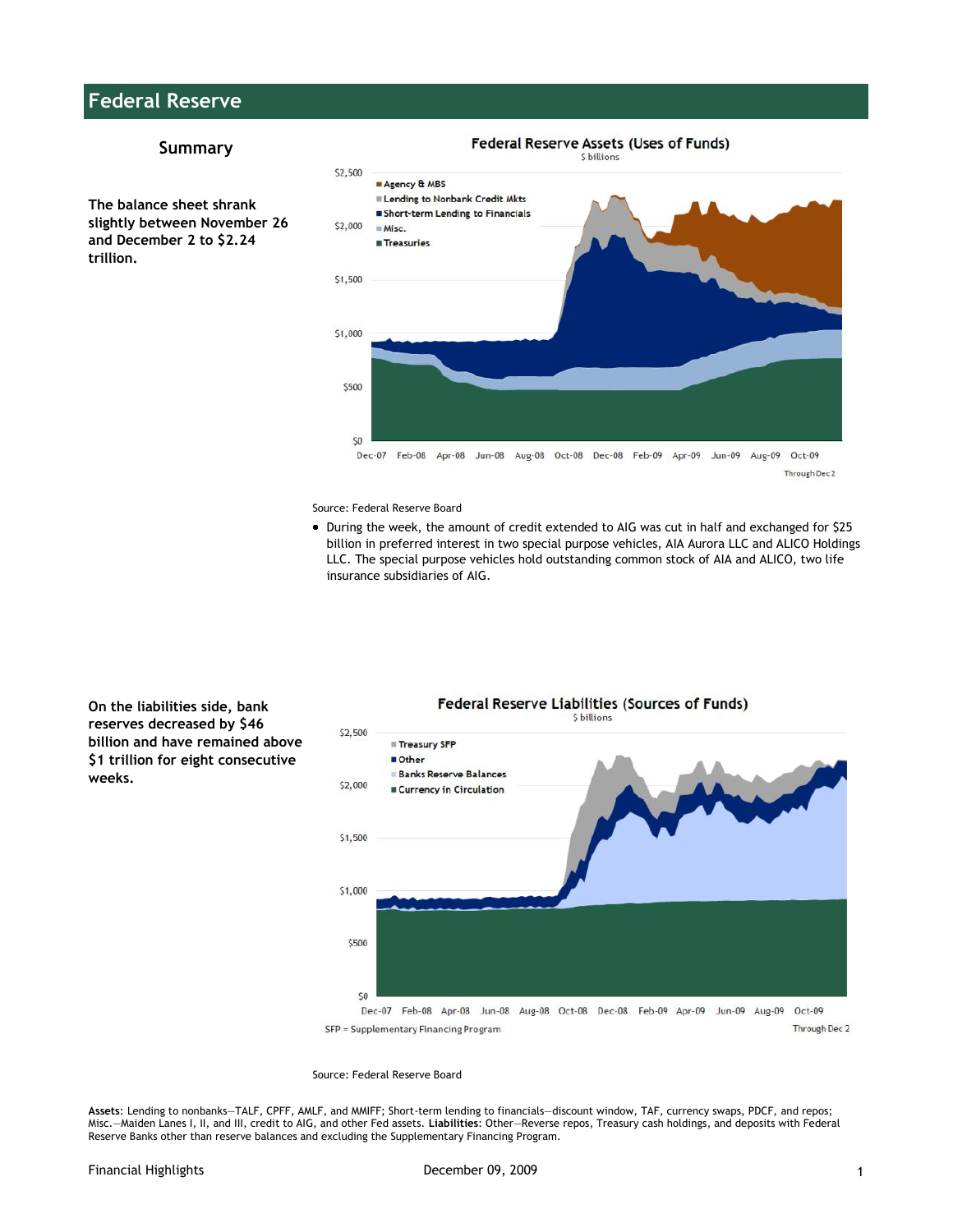# **Federal Reserve**

#### **Summary**





Fed's Agency Coupon Purchases

Source: NY Fed

 $\bullet$ The Fed has completed \$156.15 billion of its \$175 billion agency debt purchase program through December 9 (making it 89% complete). On December 4 it made a purchase of \$1.08 billion, the smallest purchase in the history of the program.

**Fed's Agency MBS Purchases** 



**The Fed has now purchased over \$1 trillion in agencybacked MBS through the week ended December 2.**



- The Fed purchased a net total of \$16 billion of agency-backed MBS in each of the last three weeks, with the last one through December 2. This purchase brings its total purchases up to \$1.058 trillion, and by the end of the first quarter 2010 the Fed will have purchased \$1.25 trillion (thus, it is 85% complete).
- In the last two months, the average weekly amount of MBS purchased has been smaller, averaging \$17 billion over the last 10 weeks versus the average of \$23.4 billion before that period.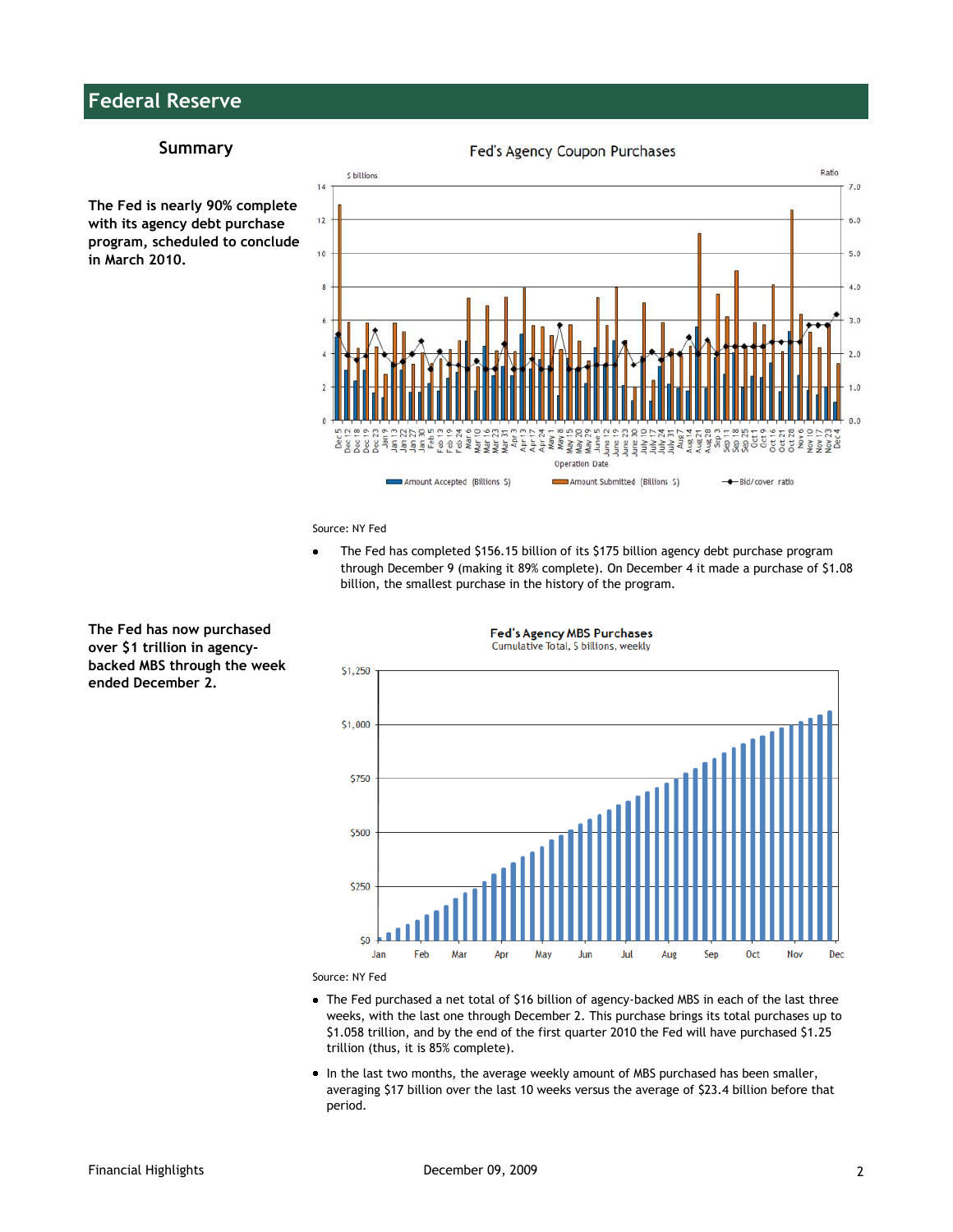### **Mortgage Applications and Agency OAS**

### **Summary**

**Both the 30– and 15–year fixed mortgage rates continue to trend downward, setting new record lows.**

**The 30-year rate averaged 4.71 percent, down from 4.78 percent a week ago and at its lowest level since the survey began in 1971.**

**The 15-year rate averaged 4.27 percent, down from 4.29 percent a week ago and at its lowest level since Freddie Mac began tracking it in 1991.**



Freddie Mac Primary Mortgage Market Weekly Survey

Source: Federal Home Loan Mortgage Corporation/Haver Analytics

For the week ending December 4, mortgage rates declined to new record lows. At this time last year, the 30-year fixed rate averaged 5.53%; the 15-year fixed rate averaged 5.33%.



Market Volume Index: Mortgage Loan Applications

Source: Mortgage Bankers Association/Haver Analytics

For the week ending December 4, total mortgage application volume and total refinance application volume increased over the previous week. Total mortgage application volume increased 8.5% from the previous week and remains slightly below the January 2007 level; total refinance application volume increased 11.1% from one week earlier and is 66% higher than the January 2007 level.

**application volume and refinance application volume remain below their peaks in January and April.**

**Both total mortgage loan**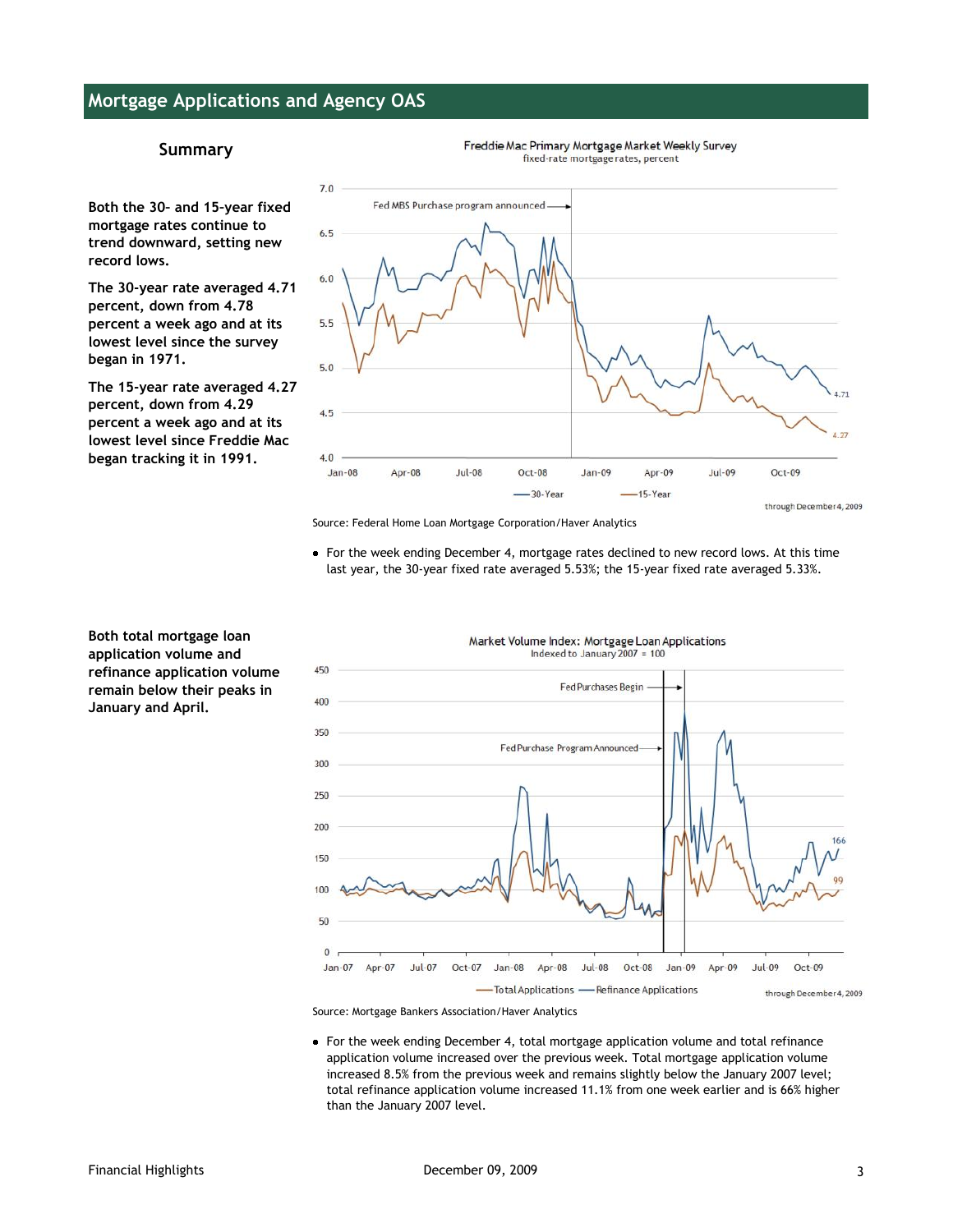### **Consumer Credit**

### **Summary**

**Consumer credit outstanding fell in October for the ninth straight month; revolving credit declined \$6.9 billion, offsetting the \$3.5 billion increase in nonrevolving.**

**In terms of percentage declines, the contraction in inflationadjusted consumer credit is similar to three of the past four recessions (1980 and 1981-82 are treated as one recession here).**



Inflation-adjusted consumer credit in the current recession began declining shortly after the recession began and has declined 5.5% so far. The percent declines for three of the past four recessions are shown below:

| Recession        | <b>Trough Month</b> | % decline from beginning<br>of recession |
|------------------|---------------------|------------------------------------------|
| 1973-75          | 19                  | 8%                                       |
| 1980 and 1981-82 | 33                  | 11%                                      |
| 1990-91          |                     | 8%                                       |

#### **Inflation Adjusted Revolving Consumer Credit During Recessions Indexed to Start of Recession=1**



**Unlike past recessions, most of the decline in inflation-adjusted consumer credit has been from revolving credit. Of the \$96 billion in declines since August 2008, \$62 billion has come from revolving, with only \$33 coming from nonrevolving.**

**Some of the decline in revolving credit is the result of card issuers tightening lending standards and reducing credit limits as they attempt to minimize costly charge-off rates.**

This recession has seen much larger declines in revolving credit and will take much longer to recover.

Sources: Federal Reserve Board, BEA, and NBER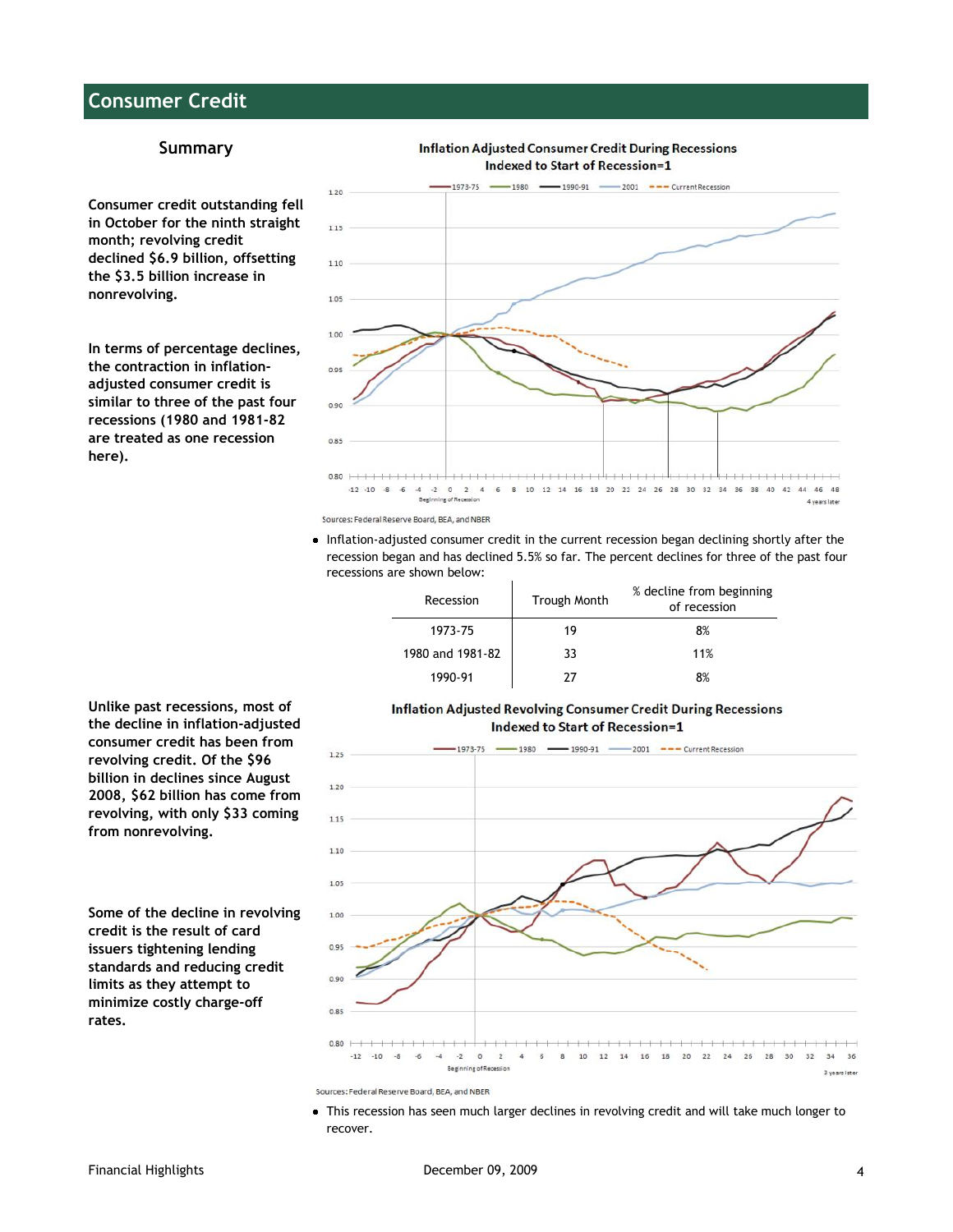# **Consumer Credit**

### **Summary**

Credit Card Charge-off & Delinquency Rates

**Charge-off rates fell 60 basis points (bps) in September, to 9.9%.**

**The one-month delinquency rate increased 16 bps to 5.7%, and the three-month delinquency rate declined 6 bps, to 2.8%.**



Jan-95 Jan-96 Jan-97 Jan-98 Jan-99 Jan-00 Jan-01 Jan-02 Jan-03 Jan-04 Jan-05 Jan-06 Jan-07 Jan-08 Jan-09 through Sept 30

Source: Standard & Poors and Haver